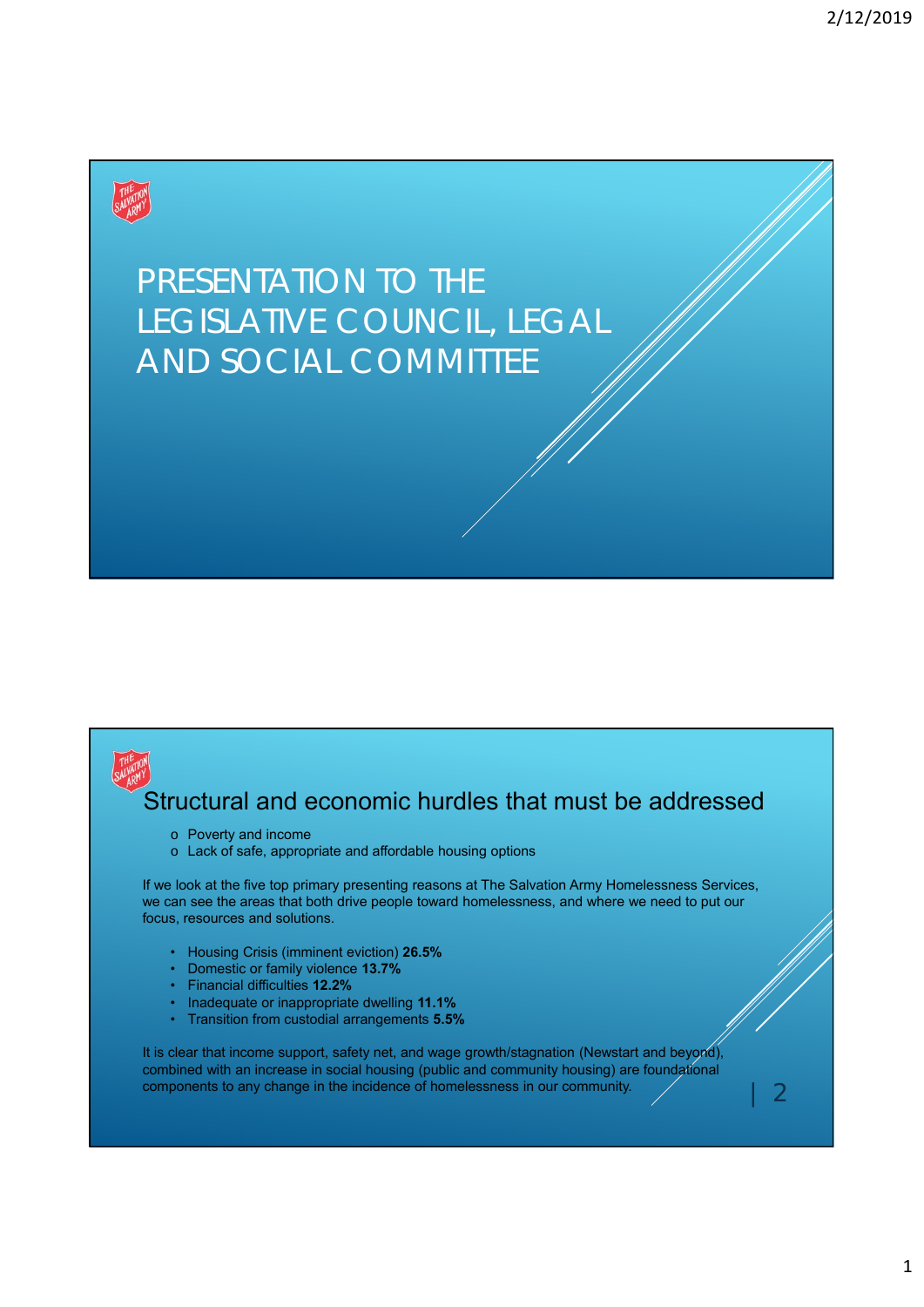**Top five presenting issues in Bairnsdale** • Domestic Violence • Lack of Employment • Relationship Breakdown • Imminent Eviction • Shortage of Affordable Housing  $\overline{4}$ 

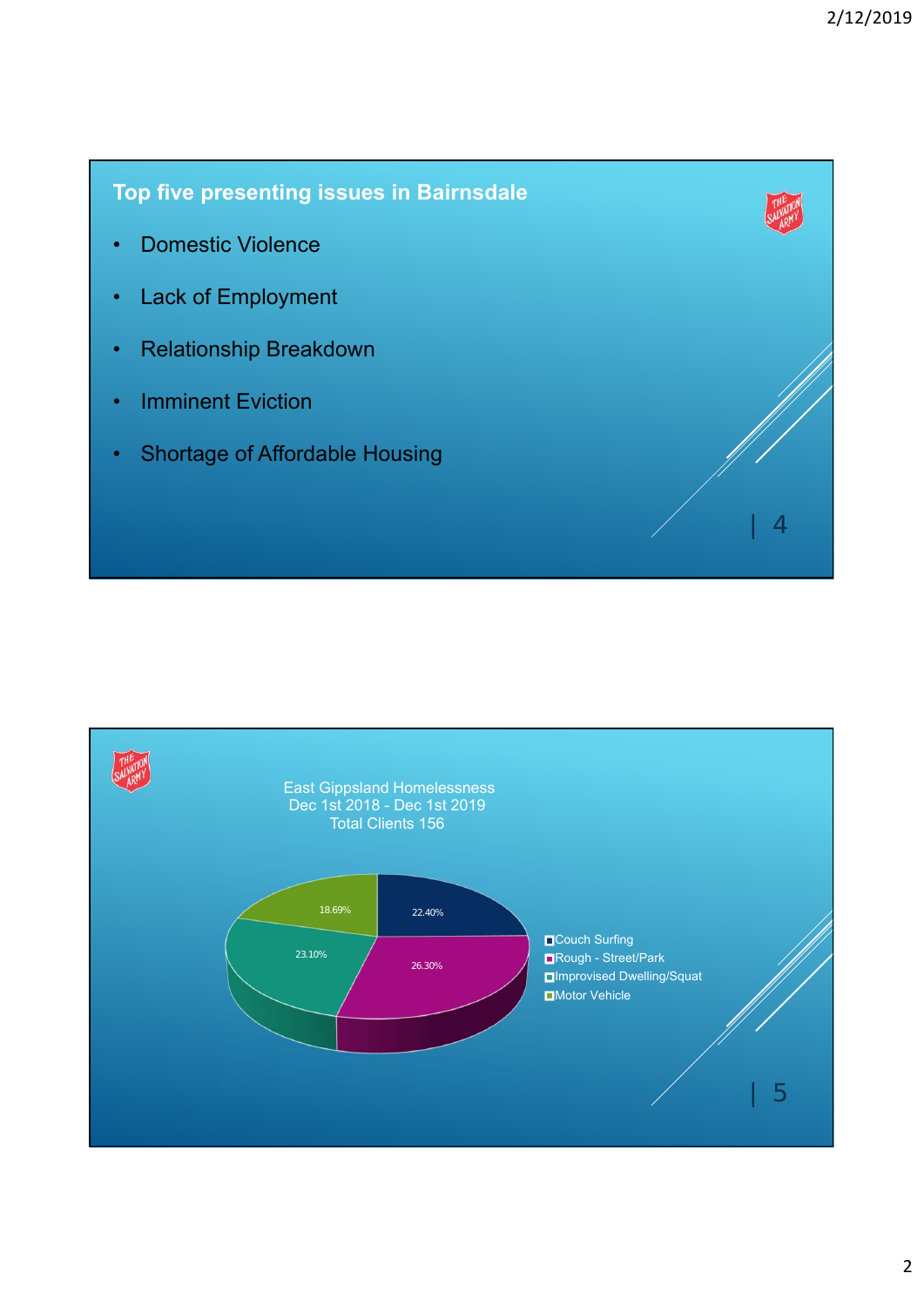| 5

| 6



### The Salvation Army in Victoria: The homelessness service picture

- We have 108 Housing & Housing specific services
- We have 19 Entry points (intake and assessment for service provision)
- We have 31 Family and Domestic violence services

In addition, we provide the State-wide crisis (phone) contact centre for homelessness services in Victoria (based out of St Kilda)

#### **Of our clients we know the following:**

In total, men and women are equally represented in presenting for support. Age grouping receiving service and support (in descending order)

- - Under 10 **13%**
	- 35-39 **12%**
	- 30-34 **11%**
	- 25-29 **11%**

Those we are not serving: the reason we cannot offer support

- We have no accommodation option
- We have insufficient staff to assist at time of presentation



Other drivers and consequences impacting both the experience of homelessness, and ending homelessness, the Committee could consider a focal point:

• Regional and rural towns and the infrastructure constraints which affect the ability to access services and support (e.g. transport, specialist medical, other community supports, connectivity – both digital and physical).